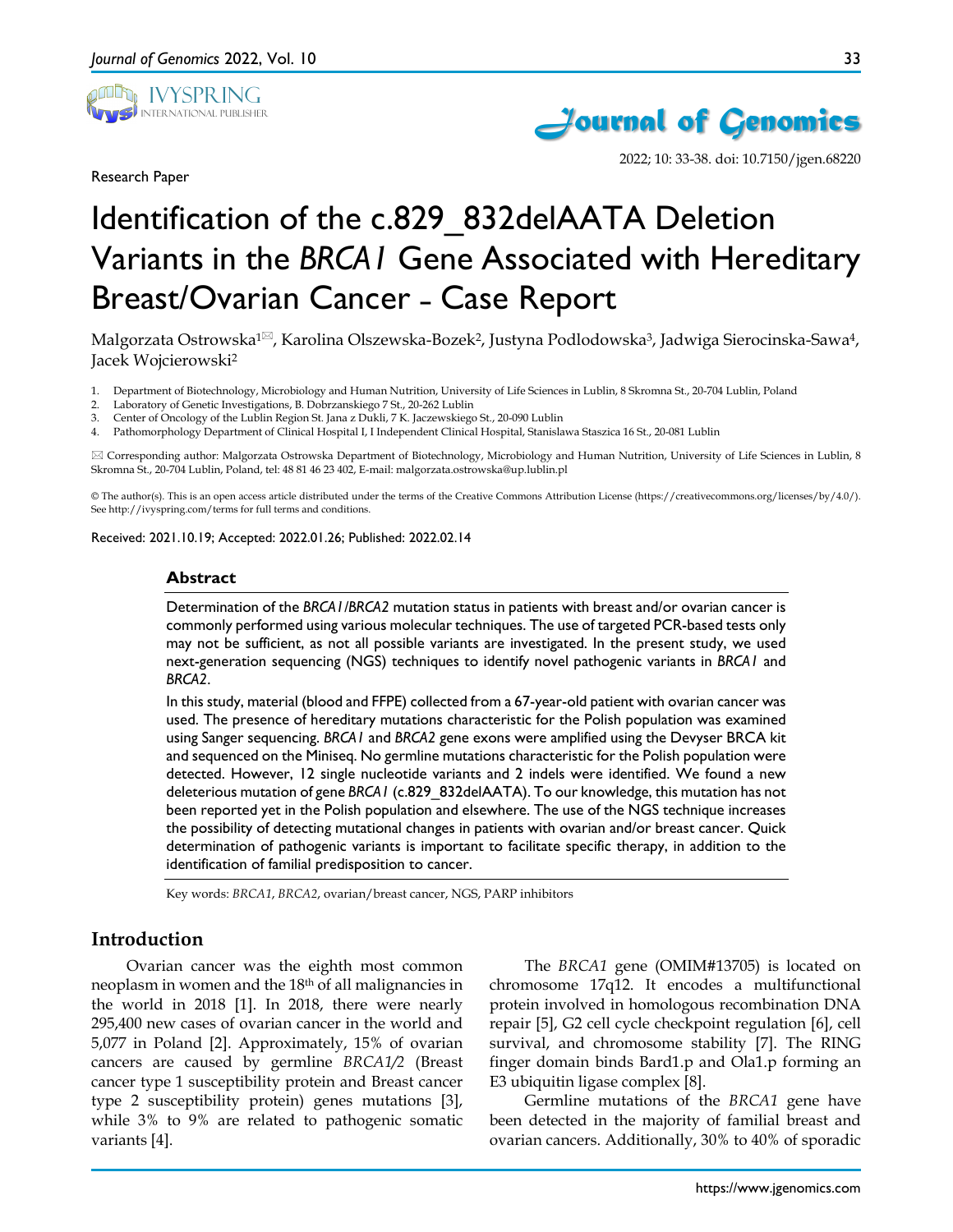cases are associated with altered expression of *BRCA1* [9]. In the Polish population, the most commonly studied mutations in the *BRCA1* gene include: 5382insC (c.5266dupC; p.Gln1756Profs), 300T>G (c.181T>G; p.Cys61Gly), 185delAG (c.68\_69delAG; p.Glu23Valfs), and 4153delA (c.4035delA; p.Glu1346Lysfs) [10, 11].

*BRCA1* mutations associated with breast cancers are usually basal-like and triple-negative without *HER2* gene amplification [12]. The risk of breast cancer for *BRCA1* and *BRCA2* germline mutations among the carriers under 80 years of age is approximately 72% and 69%, respectively. Similarly, the risk of serous ovarian cancer is 44% for *BRCA1* and 17% for *BRCA2* [13, 14]. Homozygous nonfunctional mutations of *BRCA1* usually result in embryo lethality. The biallelic compound heterozygous variant of *BRCA1* containing c.594\_597del4 and c.5095C>T is viable but exhibits susceptibility to microsomia, dysmorphia, mild intellectual disability, crosslinking agents, and breast cancer [15].

Here, we present a case report of serous ovarian cancer in a 67-year-old female patient and a novel germline mutation that has not been yet described either in Polish patients or in any other population.

# **Materials and methods**

#### **Study subjects**

The examined material included blood cells (BC) and formalin-fixed paraffin-embedded tissue (FFPE) collected from a proband during standard laboratory procedures. The histological diagnosis of ovarian serous carcinoma and the tumor tissue was evaluated by a pathologist. Blood samples were collected from the proband's daughter, who had breast cancer in 2017, and from the proband's healthy son.

The patient, a 67-year-old female, underwent right-sided mastectomy for breast cancer (NST, G2, T2N0M0) in 2011 and complementary chemotherapy (FEC) in 2012. Furthermore, she suffered from hypogastric pain in July 2017, while ascites and tumors of the left and right adnexa were detected in September of the same year. The level of CA125 was 14749 U/ml. The use of standard tests did not reveal the presence of founder mutations in *BRCA1/BRCA2* characteristic of the Polish population.

The patient was treated with chemotherapy: 6 courses of Carboplatin AUC5 and Paclitaxel, which brought significant regression of the symptoms. In April 2018, the patient underwent radical surgery i.e. bilateral oophorectomy and hysterectomy. Diagnosis: G2 ovarian serous cancer with metastases to the abdomen. In November 2018, disease progression was recorded. In January 2019, the patient was reoperated

on, and second-line chemotherapy was implemented: 6 courses of Carboplatin and Paclitaxel with complete response in imaging and marker tests. *BRCA1/2* mutation tests in archival material were ordered. A new, probably pathogenic *BRCA1* gene variation was found using the NGS technology. The patient was qualified for maintenance therapy with Olaparib (800 mg daily).

Approval for this study was obtained from the Bioethical Commission in Lublin (approval number 10/2020/KB/VIII). All procedures were performed in accordance with the Declaration of Helsinki (ethical principles for medical research involving human subjects).

## **DNA Extraction and Genotyping**

Genomic DNA was extracted from the whole blood using a commercial kit NucleoSpin Dx Blood (Machery-Nagel, Duren, Germany) according to the manufacturer's instructions. The quantity and quality of DNA were determined with the use of a BioPhotometer (Eppendorf, Hamburg, Germany). Three mutations of the *BRCA1* gene: 5382insC (c.5266dupC), 300T>G (c.181T>G), and 4153delA (c.4035delA) were amplified by PCR using primers and conditions described by [16],[17]. For other mutations: 185delAG (c.68\_69delAG; p.Glu23Valfs), 3819delGTAAA (c.3700\_3704delGTAAA; (p.Val1234 Glnfs), 3875delGTCT (c.3756\_3759delGTCT; p.Ser1253 Argfs), 3896delT (c.3779delT; p.Leu1260Tyrfs), 4160delAG (c.4041\_4042delAG, p.Gly1348Asnfs), and 4184delTCAA (c.4065\_4068delTCAA; p.Asn1355 Lysfs), primers were designed, and reaction conditions were experimentally determined (Table S1).

Primers were designed using the freely available Software Primer [18]. The Taq PCR Master Mix kit (EURx, Gdansk, Poland) was used to prepare the PCR reaction (with  $40 - 60$  ng DNA) in a SimplyAmp<sup>TM</sup> thermal cycler (Applied Biosystems, Thermo Fisher Scientific). The PCR products were enzymatically purified using an ExoBap kit (EURx, Gdansk, Poland). The sequential PCR was then prepared using a BigDye Terminator v3.1 Cycle Sequencing Kit (Applied Biosystems). In the next step, the terminators were removed after PCR using ExTerminator (A&A Biotechnology, Gdynia, Poland). After the purification, all samples were placed on a 96-well plate and sequenced using a 3100 Capillary Sequencer (Applied Biosystems, Thermo Fisher Scientific). Next, the results were pre-analyzed by ABI3100 Data Collection Software. Then, the data files of the samples were checked by FinchTV1.4 (Geospiza) and compared with reference sequences *BRCA1*: NM\_007294.3.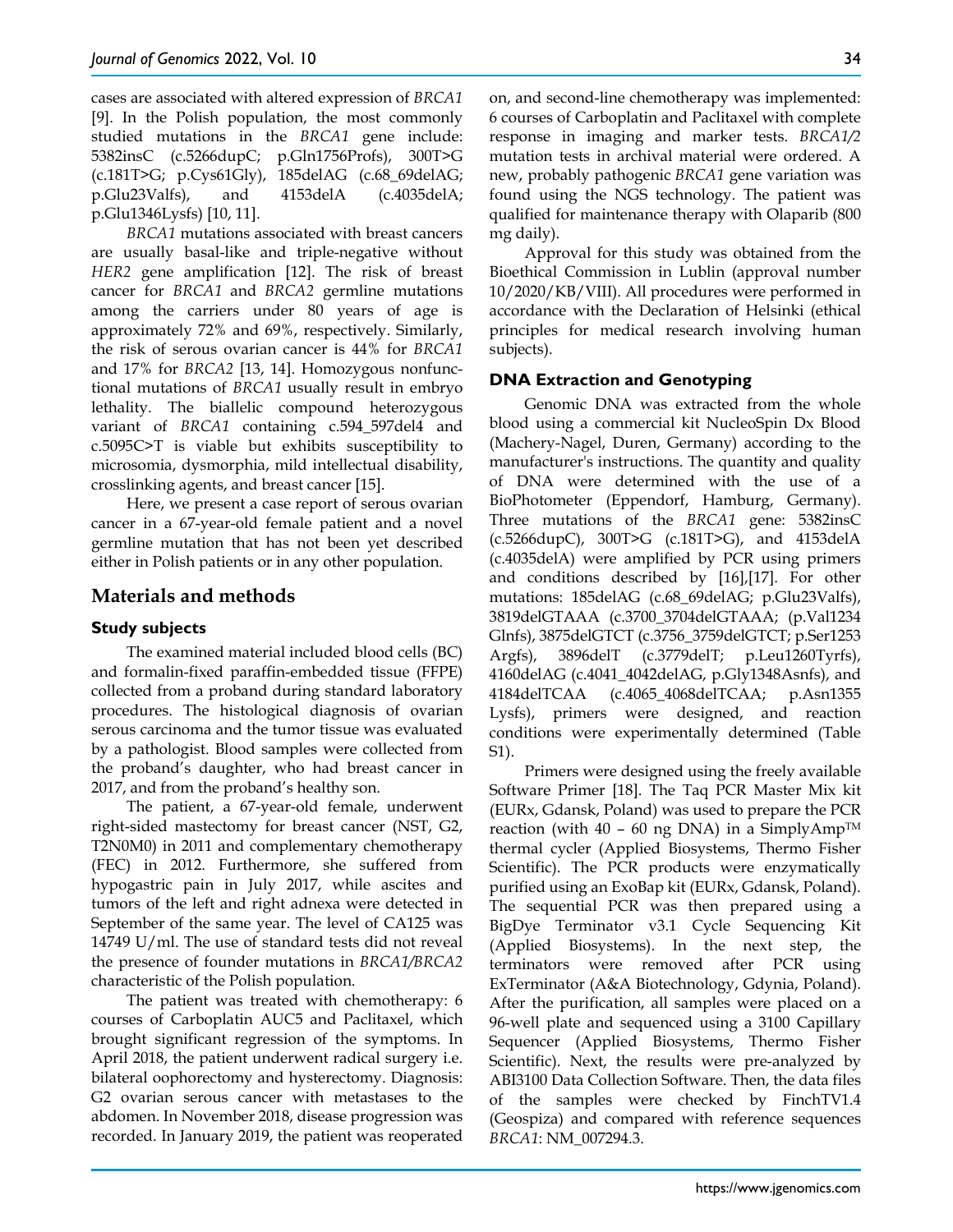# **Multiplex Ligation-Dependent Probe Amplification (MLPA) Analysis**

*BRCA1/2* genomic arrangements were searched with the MLPA method [19] according to the manufacturer's instructions (MRC-Holland, Amsterdam, the Netherlands) using P087 SALSA and P090 SALSA MPLA kits. The products of MPLA reactions were diluted 10 times in Hi-DiTM Formamide (Applied Biosystems), and GeneScan™ 500 ROX™ dye Size Standard (Applied Biosystems) was added to each sample (as an internal lane size standard). It facilitated automated data analysis. Moreover, it was essential for the achievement of high run-to-run precision in sizing DNA fragments by electrophoresis. The samples were size-separated by capillary electrophoresis (POP7 polymer, ABI PRISM 3100, Applied Biosystems). The electropherograms were analyzed by GeneMarker software (version 2.2.0, SoftGenetics, State College, PA, USA).

## **NGS Sequencing**

The number of cancer cells (evaluated by the pathologist) was approximately 100% in the FFPE sample. DNA was extracted using GeneRead DNA FFPE (QIAGEN, Hilden, Germany). The DNA concentration was determined using a Qubit I fluorometer and a dsDNA High Sensitivity Assay Kit (InvitrogenTM, ThermoFisher Scientific).

The DNA was diluted to a concentration of 10 ng/µl. The libraries were prepared using a Devyser *BRCA* kit (Hagersten, Sweden) according to the manufacturer's instructions. Complete sequence determination of all coding exons and all adjacent exon-intron boundaries (minimum 20 bp proximal to 5' end and 10 bp distal to 3' end of each exon) were covered. First, amplicon libraries were generated in one multiplex PCR reaction (PCR1). Next, index addition to PCR1 was performed in PCR2. The sample libraries obtained in PCR2 were pooled and purified in a single tube. The library concentration was quantified using a Qubit I fluorometer and a dsDNA High-Sensitivity Assay Kit (Invitrogen™, Thermo Fisher Scientific). The purified library pool was diluted to a 0.4 ng/ml concentration and denatured.

Sequencing was performed on MiniSeq (Illumina, San Diego, USA) using Mid Output Reagent Cartridge 300 cycles (Illumina, San Diego, USA). The Devyser *BRCA* libraries were sequenced in a paired-end mode  $(2 \times 151$  bp). The results of sequencing data files (FASTQ) were reviewed using Amplicon Suite (Smartseq s.r.l).

#### **Data Analysis**

All mutations were reported following the Human Genome Variation Society (HGVS) guidelines (http://varnomen.hgvs.org/) based on the coding sequences: NM\_007294.3 for *BRCA1* and NM\_000059.3 for *BRCA2*. For the detection of sequence variants of somatic origin, we ensured that each amplicon had at least 1,000 coverage for detection of variant allele frequency (VAF) down to 5%. Mutations were classified according to clinical variants (https://www.ncbi.nlm.nih.gov/clinvar/), mutations in the COSMIC database (https:// cancer.sanger.ac.uk/cancergenome/projects/cosmic /), variants of unknown significance, literature search, and *in silico* analyses using Varsome (https://varsome.com/). The presence of *BRCA1/2* genes mutations was confirmed by Sanger sequencing (Table S1).

# **Results**

The proband was referred to genetic counseling since her mother was diagnosed with breast cancer (Figure 1).



**Figure 1. Pedigree of the proband's family.** (I) mother with breast cancer, (II) proband with breast and ovarian cancer, and (III) daughter with breast cancer.

Nine mutations in *BRCA1* were genotyped, i.e., c.5266dupC (p.Gln1756Profs), c.181T>G (p.Cys61Gly), c.68\_69delAG (p.Glu23Valfs), c.4035delA (p.Glu1346 Lysfs), c.3700\_3704delGTAAA (p.Val1234Glnfs), c.3756\_3759delGTCT (p.Ser1253Argfs), c.3779delT (p.Leu1260Tyrfs), c.4041\_4042delAG (p.Gly1348 Asnfs), and c.4065\_4068delTCAA (p.Asn1355Lysfs), and were not detected in the samples from the proband.

MLPA analysis was used to test the presence of large genomic rearrangements (LGRs) in *BRCA1* and *BRCA2*. No deletions or duplications of genomic DNA fragments, i.e., copy number variations (CNV), were detected in the patient and patient's daughter samples (Figures S1A, S1B, S1C, S1D).

The data coverage for the FFPE sample showed a mean amplicon reading depth per sample ranging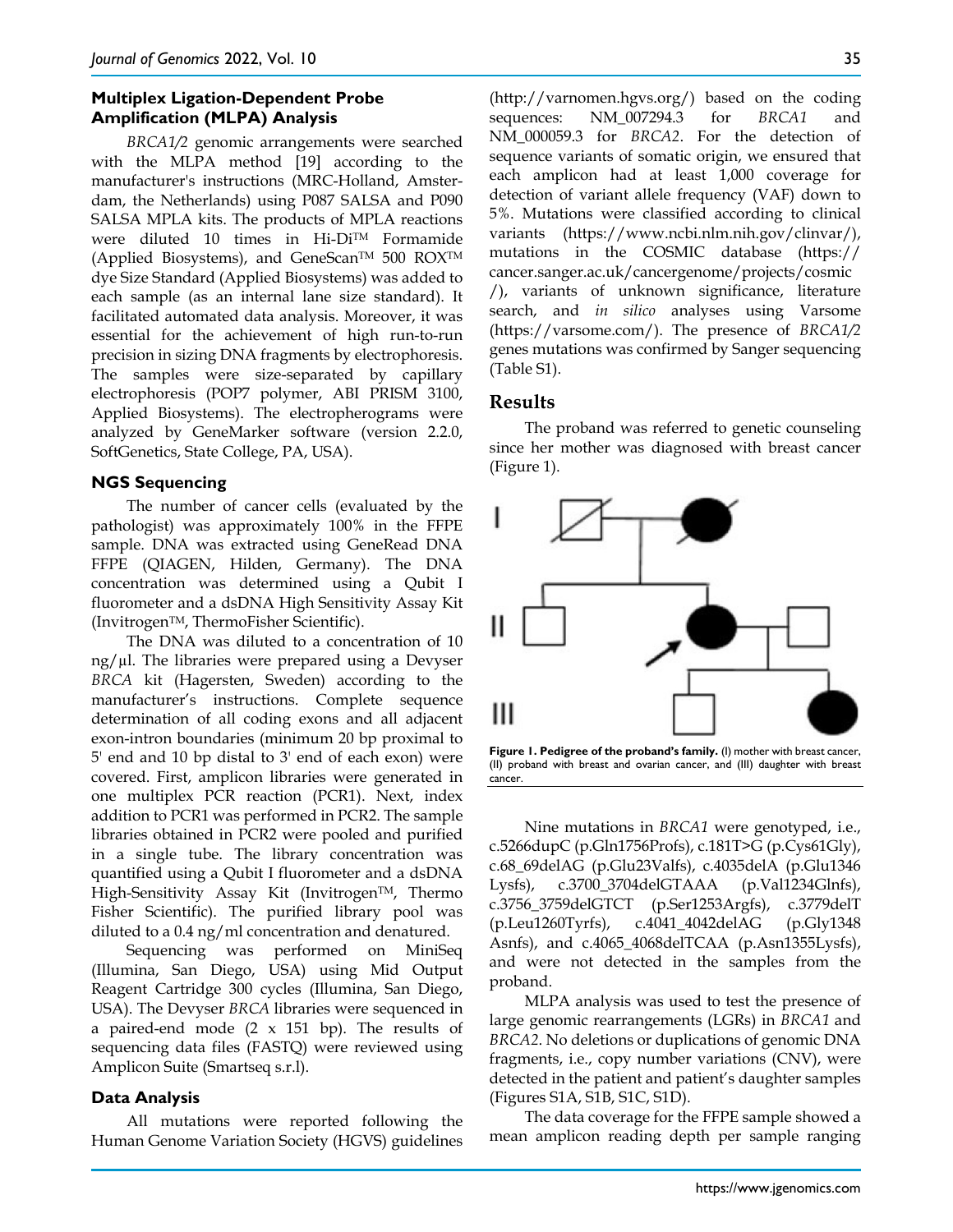from 9813 to 2690 for *BRCA1* and from 17980 to 3237 for *BRCA2*. Seven single nucleotide variants (SNVs) and one deletion were identified in the *BRCA1* gene by NGS, whereas five SNVs and one deletion were detected in *BRCA2* (Table 1).

All detected SNVs of *BRCA1* were reported in ClinVar as benign (class 1). In this case, one probably pathogenic variant in *BRCA1* was identified: c.829-832delAATA, p.Asn277Leufs\*20, NM\_007294. This genetic variant is a frame-shift mutation resulting in a premature stop codon and protein truncation. This mutation is located in exon 10 of 23 (159 – 162 of 3426 codings, NMD).

To our knowledge, this mutation has not been reported yet in the Polish population and elsewhere. Additionally, this variant was fully confirmed by Sanger sequencing; therefore, the estimated specificity was 100% (Figure 2). A new variant was detected in the proband and the proband's daughter. This change

was not detected in the son's samples.

Five detected *BRCA2* SNVs were reported as benign (class 1). One variant c.68-7delT was reported as a conflicting interpretation of pathogenicity (class 3) (Table 1).

## **Discussion**

Determination of the status of mutations in the *BRCA1/2* genes is important for the identification of a predisposition to familial cancer and for the selection of proper therapy. Hereditary mutations in the *BRCA1* and *BRCA2* genes are risk factors for ovarian cancer. Especially drugs based on PARP inhibitors and platinum can be used in patients with such mutations. New techniques can be used for the analysis of not only germline mutations but also somatic gene variants.



**Figure 2. Representative image of validation of NGS data by Sanger sequencing.** (A, C) Sequencing analysis of genomic DNA from the control. (B, D) Sequencing analysis of genomic DNA from the proband carrying the c.829\_832delAATA mutation in the *BRCA1* gene. (E) Sequencing analysis of genomic DNA from the daughter carrying the c.829\_832delAATA mutation in the *BRCA1* gene. (F) Sequencing analysis of genomic DNA from the son in the *BRCA1* gene. The arrows indicate the position of the mutated nucleotides.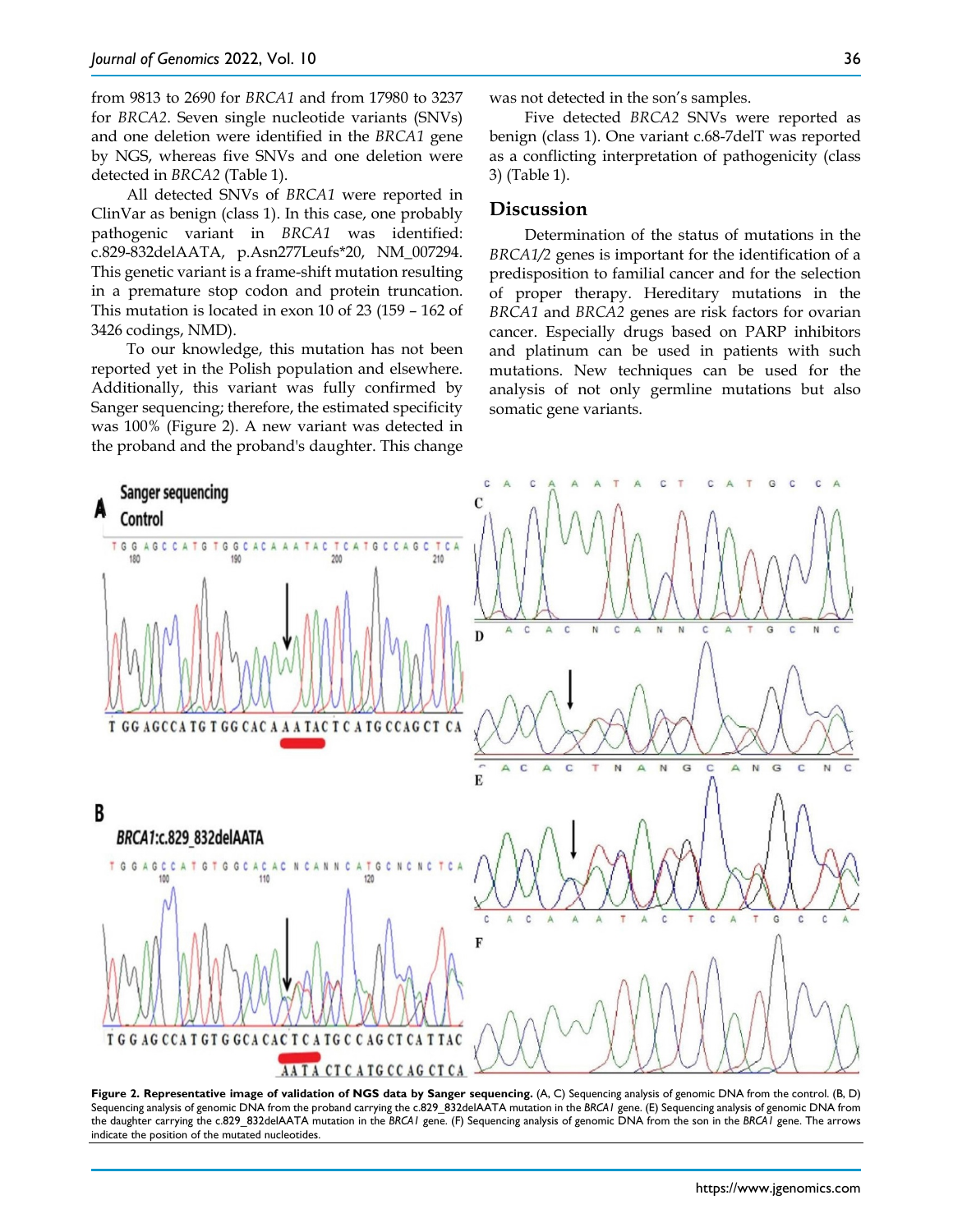| c.DNA            | Protein         | Type       | RS number   | Classification                   | % reads |
|------------------|-----------------|------------|-------------|----------------------------------|---------|
| BRCA1            |                 |            |             |                                  |         |
| c.2612C > T      | p.Pro871Leu     | <b>SNV</b> | rs799917    | benign [class 1]                 | 5.96    |
| c.4308T>C        | p.Ser1436=      | <b>SNV</b> | rs1060915   | benign [class 1]                 | 5.58    |
| c.3113A>G        | p.Glu1038Gly    | <b>SNV</b> | rs16941     | benign [class 1]                 | 5.85    |
| c.2311T>C        | p.Leu771=       | <b>SNV</b> | rs16940     | benign [class 1]                 | 5.94    |
| c.2082C > T      | $p.Ser694=$     | <b>SNV</b> | rs1799949   | benign [class 1]                 | 6.23    |
| c.3548A > G      | p.Lys1183Arg    | <b>SNV</b> | rs16942     | benign [class 1]                 | 6.63    |
| c.4837A $>G$     | p.Ser1613Gly    | <b>SNV</b> | rs1799966   | benign [class 1]                 | 5.69    |
| c.829 832delAATA | p.Asn277Leufs20 | del        |             | Pathogenic [class 5]             | 94.75   |
| BRCA2            |                 |            |             |                                  |         |
| $c.68-7delT$     |                 | del        | rs276174878 | Uncertain significance [class 3] | 16.58   |
| c.6513G>C        | p.Val2171=      | <b>SNV</b> | rs206076    | benign [class 1]                 | 99.29   |
| c.4563A $\geq$ G | p.Leu1521=      | <b>SNV</b> | rs206075    | benign [class 1]                 | 99.24   |
| c.7806-14T>C     |                 | <b>SNV</b> | rs9534262   | benign [class 1]                 | 50.87   |
| c.7397T>C        | p.Val2466Ala    | <b>SNV</b> | rs169547    | benign [class 1]                 | 99.4    |
| c.3807T>C        | p.Val1269=      | <b>SNV</b> | rs543304    | benign [class 1]                 | 50.93   |

| Table 1. BRCA1 and BRCA2 variants detected by NGS |
|---------------------------------------------------|
|---------------------------------------------------|

In *BRCA1*, one deletion c.829\_832delAATA was detected by NGS. According to the American College of Medical Genetics and Genomics (ACMG) guidelines [20, 21], this variant may be classified as pathogenic, fulfilling the PVS1 criteria (pathogenic, very strong), PM2 (pathogenic moderate), or PP3 (supporting), and associated with breast and ovarian cancer. The pathogenic PVS1 criterion means a null variant (frame-shift), which is a known mechanism of disease. The *BRCA1* gene has about 2,908 known pathogenic variants (which is greater than the minimum of 0.7) associated with breast-ovarian cancer, familial, susceptibility to, 1, pancreatic cancer, susceptibility to, 4 and Fanconi anemia, complementation group S [20, 21].

The PM2 criterion means absent in controls (or at an extremely low frequency if recessive) in the Exome Sequencing Project, 1000 Genomes Project, or Exome Aggregation Consortium. Variants not found in GenomAD exomes coverage = 62.4 and not found in GnomAD genomes (good GnomAD genomes coverage = 32.2). PP3 pathogenic verdict computational was defined on 1 prognosis (GERP) vs. no benign. The germline *BRCA1* mutation c.829\_832delAATA was confirmed as well (Figure 1).

The NGS analysis of *BRCA2* in the FFPE sample showed five SNV-type variations and one deletion. The c.68\_7delT variant was not precisely qualified according to the ClinVar database. Two of the four annotations describe it as a variant of uncertain significance (VUS) (class 3) according to the ACMG guidelines [20], and the other two as benign (class 1) variants [21]. The https://varsome.com/ database based on the American College of Medical Genetics and Genomics Classification indicates this variant as a change of unknown significance (class 3**)** [21].

In this case, no mutation previously described as a Polish-founder mutation was identified. The NGS-based testing allowed optimization of the detection of new variants of the *BRCA1/2* genes.

The use of PARP inhibitors in targeted therapy is beneficial for patients with *BRCA1/2* mutations [22, 23, 24]. Parp1 plays a key role in the repair of single-strand DNA breaks [25]. Recent studies indicate that NGS is increasingly being used in routine testing by laboratories. The use of this technology brings benefits to patients in terms of analysis time. NGS is recognized as an efficient method in the detection of both inheritable and acquired mutations using DNA from FFPE [26].

#### **Conclusions**

In our work, we demonstrated that the use of standard procedures may not be sufficient in the diagnosis of hereditary and somatic *BRCA1/BRCA2* mutations. We have shown that NGS with a commercial kit for detection of *BRCA1/2* mutants from FFPE tumor tissue is fully efficient. Quick determination of pathogenic variants is important to facilitate specific therapy, in addition to the identification of familial predispositions to cancer. Discovering new variants that are inherited and that can cause familial cancers will facilitate monitoring other family members. Such an approach may help in the faster detection of undesirable changes that may cause cancer.

# **Abbreviations**

ACMG: American College of Medical Genetics and Genomics; BC: Blood Cells; BRCA1: Breast Cancer 1, Early Onset; BRCA2: Breast Cancer 2, Early Onset; CNV: Copy Number Variants; FFPE: Formalin-Fixed Paraffin-Embedded; HGVS: Human Genome Variation Society; LGR: Large Genetics Rearrangement; MLPA: Multiplex Ligation-Dependent Probe Amplification; NGS: Next Generation Sequencing; PARP: Poly (Adenosine Diphosphate)-Ribose Polymerase; SNV: Single